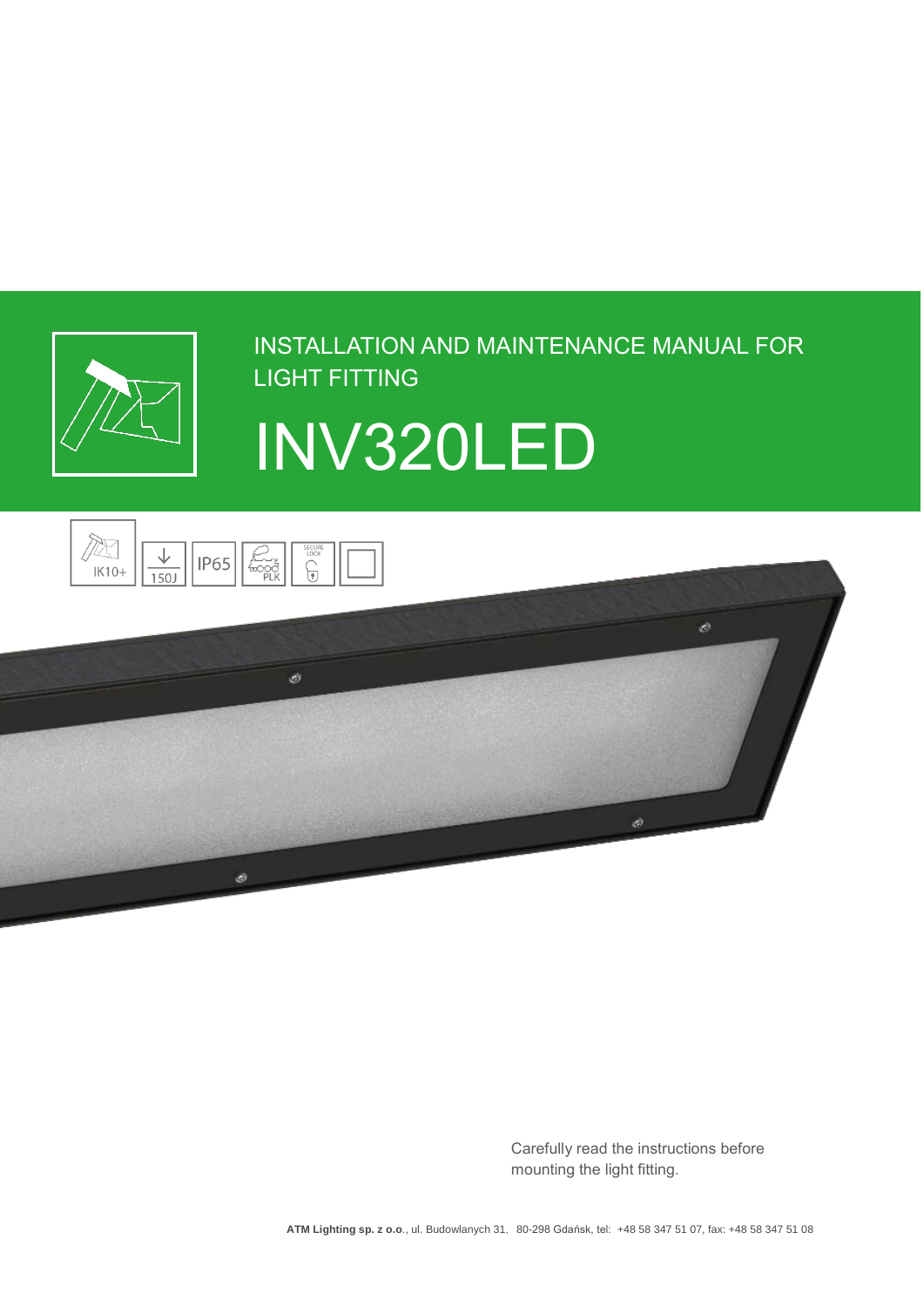

# TABLE OF CONTENTS:

| 1               |  |
|-----------------|--|
| 2.              |  |
| 3.              |  |
| 4.              |  |
| 5.              |  |
| 6.              |  |
| 7 <sub>1</sub>  |  |
| 8.              |  |
| 9.              |  |
| 10 <sub>1</sub> |  |
| 11.             |  |
| 12 <sub>1</sub> |  |
| 13.             |  |
| 14.             |  |
| 15.             |  |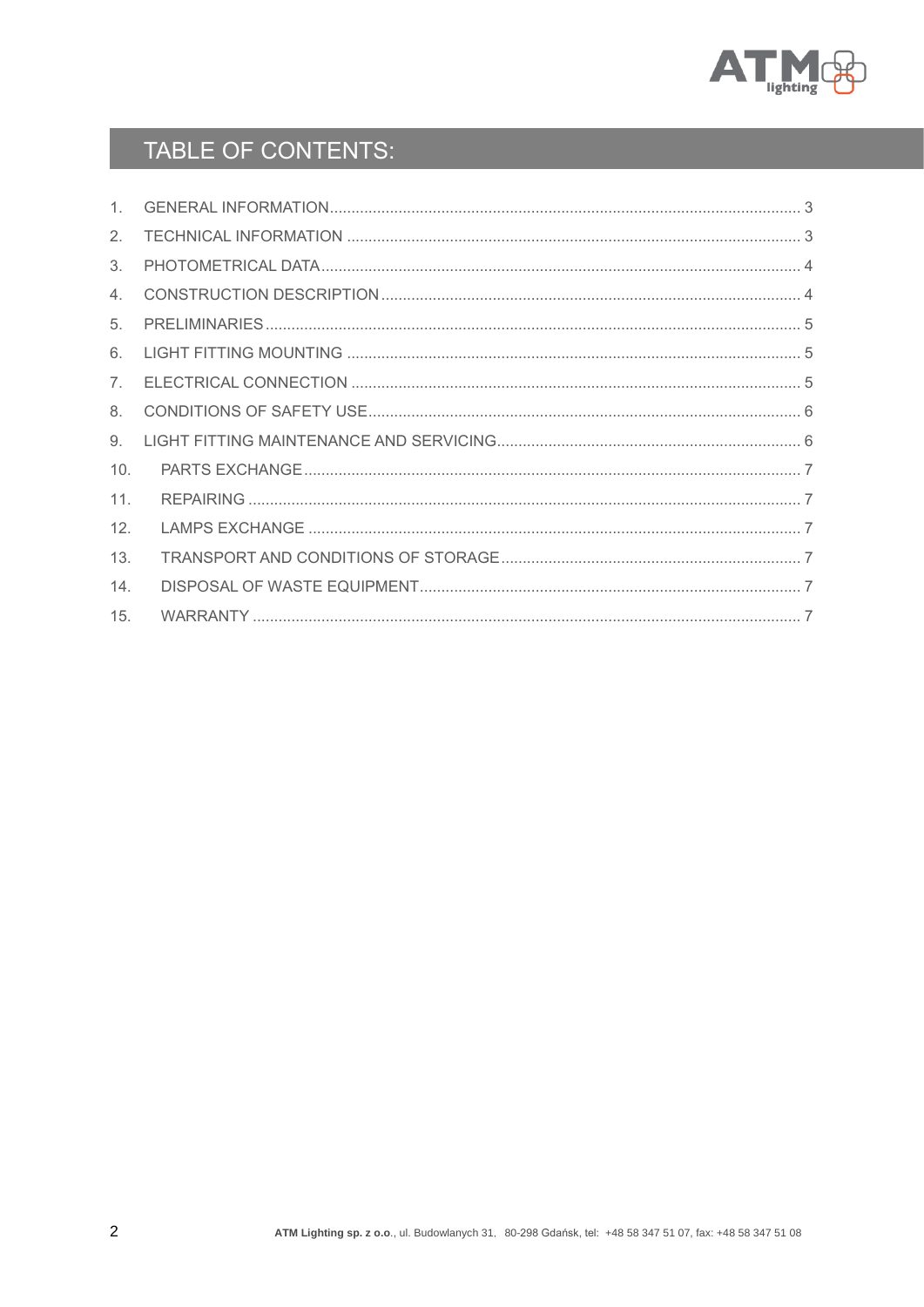

#### <span id="page-2-0"></span>**1. GENERAL INFORMATION**

Dustproof and waterproof light fitting for installation indoors and outdoors. Designed for use in tunnels, underpasses and any areas exposed to acts of vandalism.



DOSTEPNE KONFIGURACJE | AVAILABLE OPTIONS

LED module risk group RG=1

### <span id="page-2-1"></span>**2. TECHNICAL INFORMATION**

| <b>Type</b>           | Power  | <b>Electrical</b><br>unit | IP | <b>Protection</b><br><b>class</b> | <b>Power factor</b> | <b>Ambient</b><br>temp.  |              |  |                          |
|-----------------------|--------|---------------------------|----|-----------------------------------|---------------------|--------------------------|--------------|--|--------------------------|
| INV320LED-0600-J2-1   | 18,8 W | 230V<br>$0,50,60$ Hz      |    |                                   |                     |                          |              |  |                          |
| INV320LED-0600-J2-3   | 27,2 W |                           |    |                                   |                     |                          |              |  |                          |
| INV320LED-0600-B2-1   | 36,6 W |                           |    |                                   |                     |                          |              |  |                          |
| INV320LED-0600-B2-2   | 42,1 W |                           |    |                                   |                     |                          |              |  |                          |
| INV320LED-1200-J4-1   | 36,6 W |                           |    |                                   |                     | 65                       | $II$ lub $I$ |  | $-30$ do $+45^{\circ}$ C |
| INV320LED-1200-J4-2   | 42,1 W |                           |    |                                   |                     | (optional)               | $\ge 0.95$   |  |                          |
| INV320LED-1200-J4-3   | 53,5 W |                           |    |                                   |                     |                          |              |  |                          |
| INV320LED-1200-B4-1   | 72,1 W |                           |    |                                   |                     |                          |              |  |                          |
| INV320LED-1500-J4M2-1 | 45,4 W |                           |    |                                   |                     |                          |              |  |                          |
| INV320LED-1500-J4M2-2 | 55,9 W |                           |    |                                   |                     | $-30$ do $+40^{\circ}$ C |              |  |                          |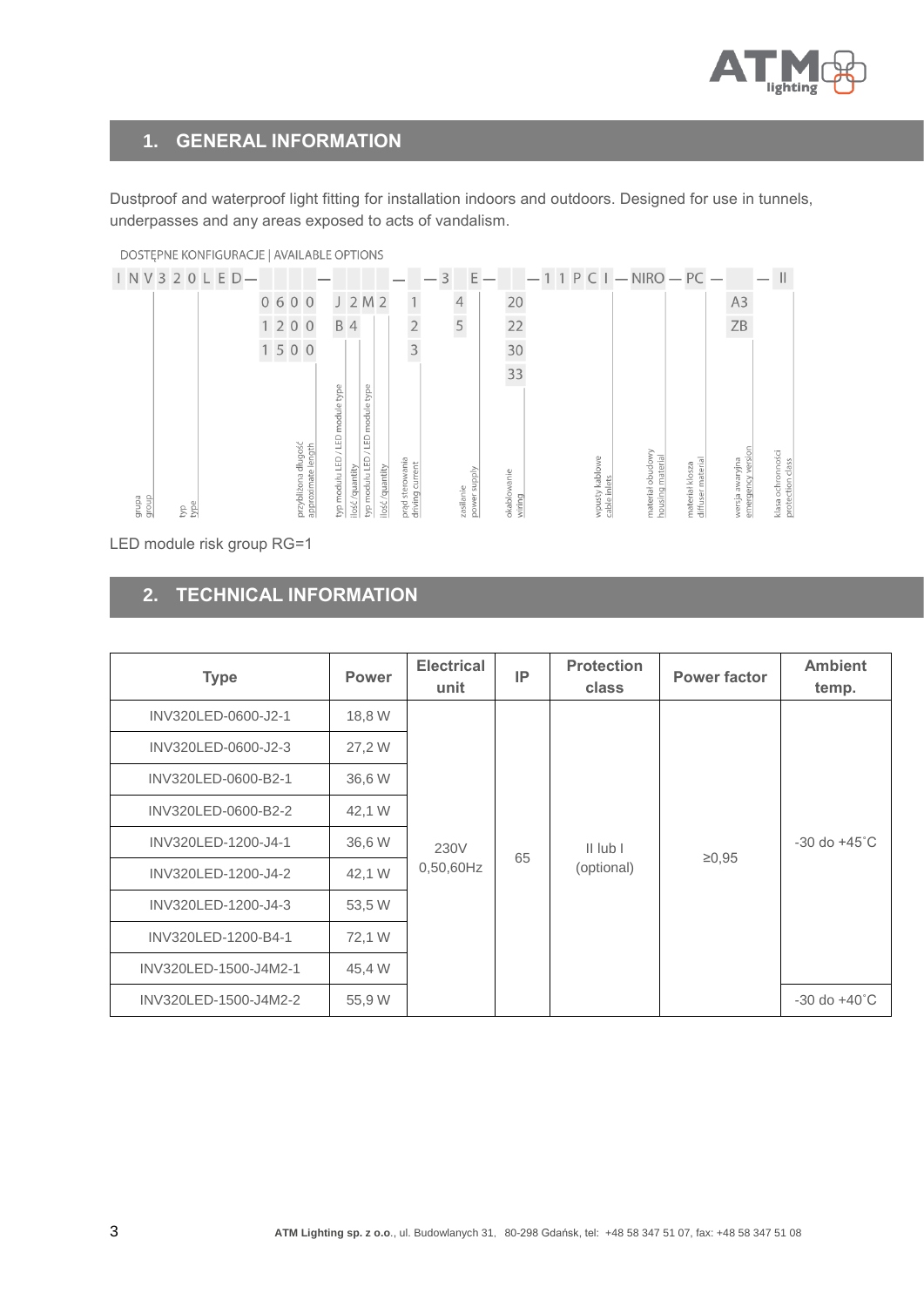



| <b>TYPE</b>    |      | L1   |     |     |    | D٠ |
|----------------|------|------|-----|-----|----|----|
| INV320LED-0600 | 760  | 652  |     |     |    |    |
| INV320LED-1200 | 1370 | 1290 | 170 | 170 | 40 | 75 |
| INV320LED-1500 | 1670 | 1590 |     |     |    |    |

#### <span id="page-3-0"></span>**3. PHOTOMETRICAL DATA**

| <b>Type</b>           | Luminous flux | <b>Efficiency</b>  |       | <b>CRI</b> | Lifetime |
|-----------------------|---------------|--------------------|-------|------------|----------|
| INV320LED-0600-J2-1   | 2103 lm       | 112 lm/W           |       | >80        | >50000h  |
| INV320LED-0600-J2-3   | 2933 lm       | 108 lm/W           |       |            |          |
| INV320LED-0600-B2-1   | 4281 lm       | $117 \text{ Im/W}$ |       |            |          |
| INV320LED-0600-B2-2   | 4836 lm       | 115 lm/W           |       |            |          |
| INV320LED-1200-J4-1   | 4173 lm       | 104 lm/W           |       |            |          |
| INV320LED-1200-J4-2   | 4715 lm       | 112 lm/W           | 4000K |            |          |
| INV320LED-1200-J4-3   | 5755 lm       | 108 lm/W           |       |            |          |
| INV320LED-1200-B4-1   | 8721 lm       | 121 lm/W           |       |            |          |
| INV320LED-1500-J4M2-1 | 5259 lm       | 116 lm/W           |       |            |          |
| INV320LED-1500-J4M2-2 | 6142 lm       | 110 lm/W           |       |            |          |

Lifetime of a LED modules:  $L_{70}B_{10}$ 

#### <span id="page-3-1"></span>**4. CONSTRUCTION DESCRIPTION**

Housing is made of stainless steel. Diffuser is made of polycarbonate. Mounting tray is made of powder painted galvanized steel.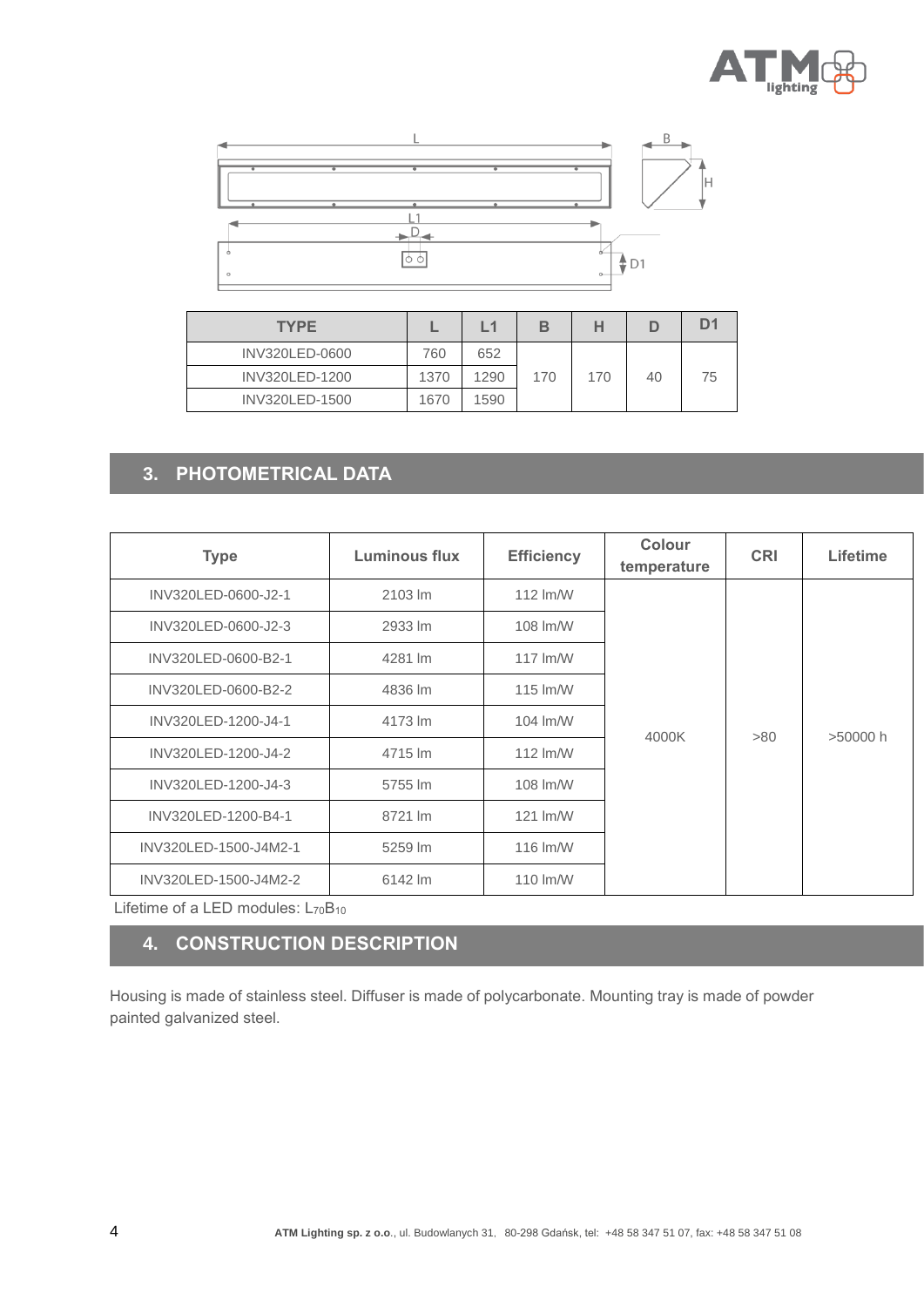

#### <span id="page-4-0"></span>**5. PRELIMINARIES**

#### **CONDITIONS OF SAFETY RULES**

- Carefully read all the information included in the manual before mounting the light fitting
- General safety must be applied.
- Failure to comply with rules of the installation and use can lead to personal injury or property loses. Company ATM Lighting sp. z o.o. takes no responsibility in such cases.
- Failure to comply with rules included in manual results with void of the manufacturer warranty.

# **NECESSARY TOOLS**

#### <span id="page-4-1"></span>**6. LIGHT FITTING MOUNTING**

Light fitting is designed for direct installation on ceiling or wall.

#### <span id="page-4-2"></span>**7. ELECTRICAL CONNECTION**

To connect power supply:

- enter the power cable to the housing through the cable,
- carefully unisolate the cables cores (8-10mm), and put it into the connector according to marking inside the light fitting.
- put the admission cable through the cable inlet and connect it with the socket;
- tight the power cable in the strain relief and then connect plug and socket;
- check the effectiveness of grounding (only in case of light fittings made in I protection class).

Power connection:



Remarks:

• If cable entries are made from rubber to put cable into housing it is necessary to carefully made a hole in cable gland. The diameter of the hold need to provide a tight fit of the gland membrane with power cable.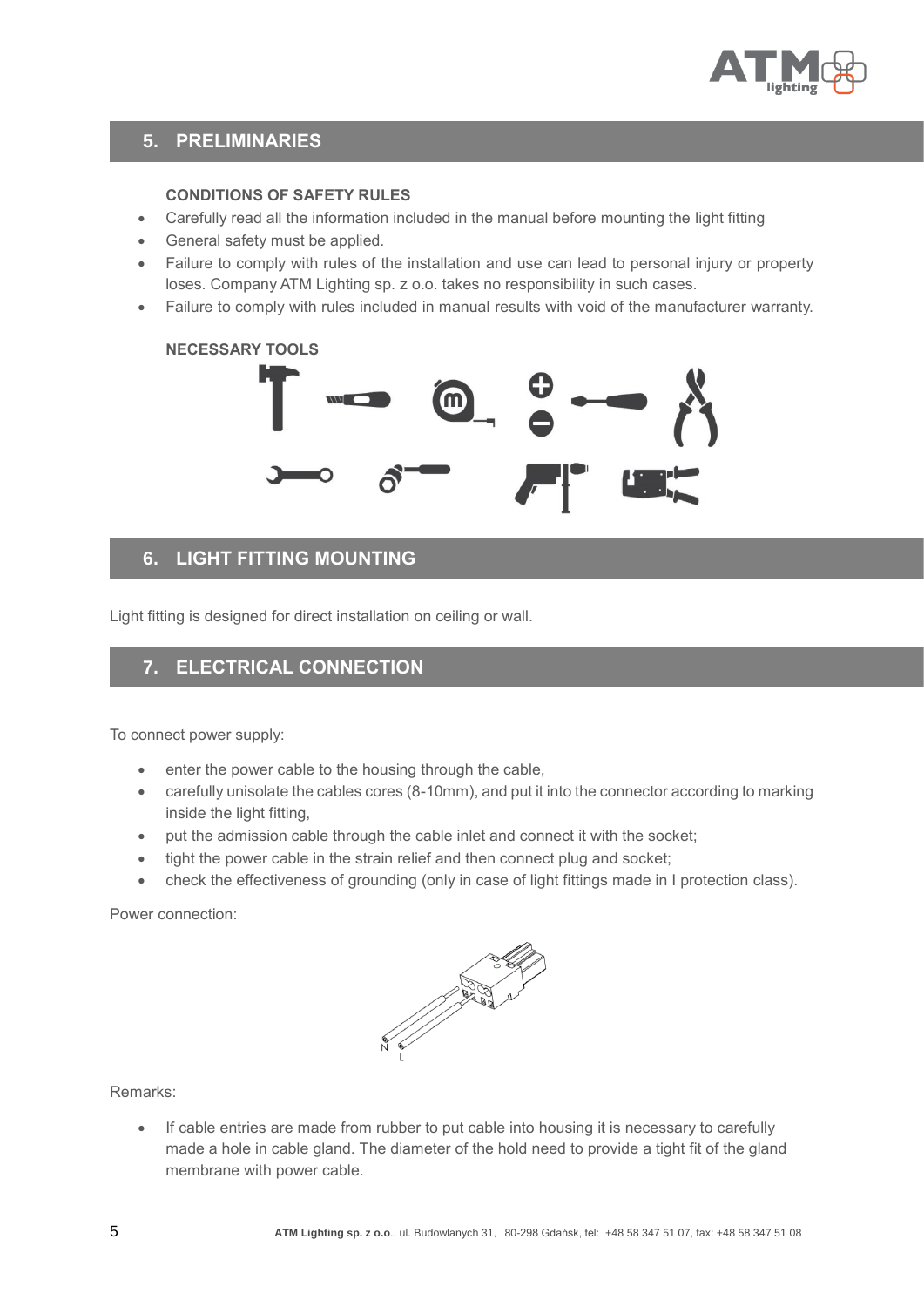

• Use one wrench to tighten the sealing nut, while using the second wrench to block gland body against rotation, otherwise damage of the sealing can be caused and therefore sealing level will be decreased.

#### <span id="page-5-0"></span>**8. CONDITIONS OF SAFETY USE**

- Every light fitting has to have rating plates with rating data on it. Each light fitting must have this "Installation and maintenance manual" , which must be kept by user until the end of exploitation.
- Light fittings are designed for fixed installations only.
- Using light fitting outside the designated operating temperature range is unacceptable and will decrease a lifetime of light fitting and/or damage it. It will also cause a loss of warranty.
- Each light fitting must have a warning sign: "do not open under voltage" on it.
- Admission cables must have 2-wires and diameter 6-12mm.
- Use power wires with cross section 0,5-1,8mm<sup>2</sup>.
- Maximum cross current I=16A.
- The diffuser is made of polycarbonate, so it mustn't be exposed on chemical substances which may destroy it, especially: oil, acetone, chloride, ethyl, ether. In case of doubts with substances are in work place of light fitting, which can damage the product, the action of fixing should be taken.



• Do not stare into working light source.



Risk of electrical shock.

#### <span id="page-5-1"></span>**9. LIGHT FITTING MAINTENANCE AND SERVICING**

**REMARK:** during the servicing and maintenance touching of LED are prohibited, because it will decrease the lifetime of light fitting and cause the loss of manufacturer's warranty.

**INSPECTION:** at least once a month. Inspection is made without opening the light fitting. User must check admission cables condition (insulation damage, cracks, burns etc.). Cables must not have any acute bends. Outside parts of the light fitting must be checked. No cracks or corrosion signs may occur. Bolts used to mount light fitting should be properly tightened, washers mustn't be cracked. Cleanliness of outer surfaces and light fittings surroundings must be checked. Light fittings may not be soiled by paint or grease. Do not allow for dust (dirt) deposition on the light fitting. The readability of rating and warning plates must be checked. Abnormalities found must be fixed.

**SERVICE AND MAINTENANCE:** at least once a year. Service and maintenance must be made with power supply turned off. User must make inspection steps first. After opening the metal parts painting, condition of inner wiring and its mounting, insulating materials, cable glands gaskets, terminals. Abnormalities found must be fixed. Rating and warning plates must be cleaned. Surfaces of insulating materials and covers must be clean.

**VERIFICATION OF TECHNICAL CONDITION:** at least once for 2 years. Power supply must be switched off. Light fitting must be uninstalled. Besides all the examination from inspection, service and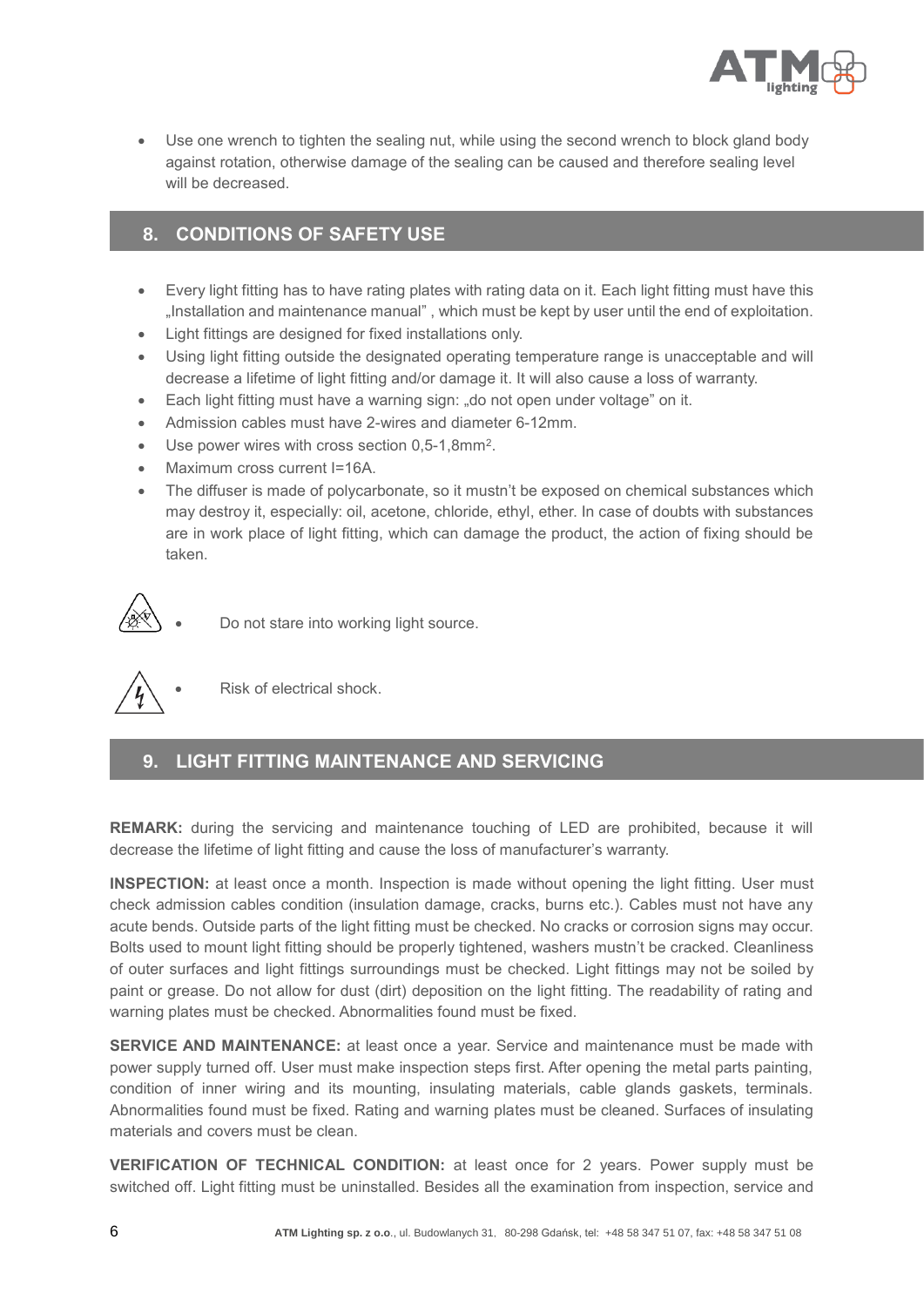

maintenance paragraphs electrical examination from the inspection, service and maintenance paragraphs electrical examination must be also made: light fitting current consumption, insulation examination, protective earthing condition. Special attention must be paid to insulating parts condition. No crack or burns may occur.

**CLEANING:** do not allow for dust (dirt) deposition on the light fitting. Cleaning must be proceeded without use of chemical. Cleaning must be proceeded with use of compressed air and soft cleaning cloth or soft brush. If necessary use water and/or neutral detergent, however without any chemicals, which can damage any part of the light fitting.

#### <span id="page-6-0"></span>**10. PARTS EXCHANGE**

All of parts considered as a spare parts must be ordered at manufacturer of light fitting.

#### <span id="page-6-1"></span>**11. REPAIRING**

All repairs (excluding lamps exchange) may be made only by manufacturer or authorized repair workshops.

#### <span id="page-6-2"></span>**12. LAMP SOURCE EXCHANGE**

Lamps exchange may be made only by specially trained personnel using the original components provided by ATM Lighting sp. z o.o.

#### <span id="page-6-3"></span>**13. TRANSPORT AND CONDITIONS OF STORAGE**

During transportation light fittings shouldn't be exposed to precipitation or mechanical shock.

Light fittings may be storage only in sheltered warehouses, within  $+5^{\circ}$ C to  $+35^{\circ}$ C temperature range, and relative humidity lower than 75%. No corrosion causing vapors or gases should be present.

#### <span id="page-6-4"></span>**14. DISPOSAL OF WASTE EQUIPMENT**

User must obey relevant rules and regulations about disposal of wasted equipment valid in their country.

#### <span id="page-6-5"></span>**15. WARRANTY**

- It is forbidden to use damaged or malfunctioned light fitting.
- It is required to disconnect power supply from the light fitting before any maintenance work.
- All specific information can be found in document "General terms and conditions warranty ATM Lighting sp. z o.o." available at the website www.atmlighting.pl/en/